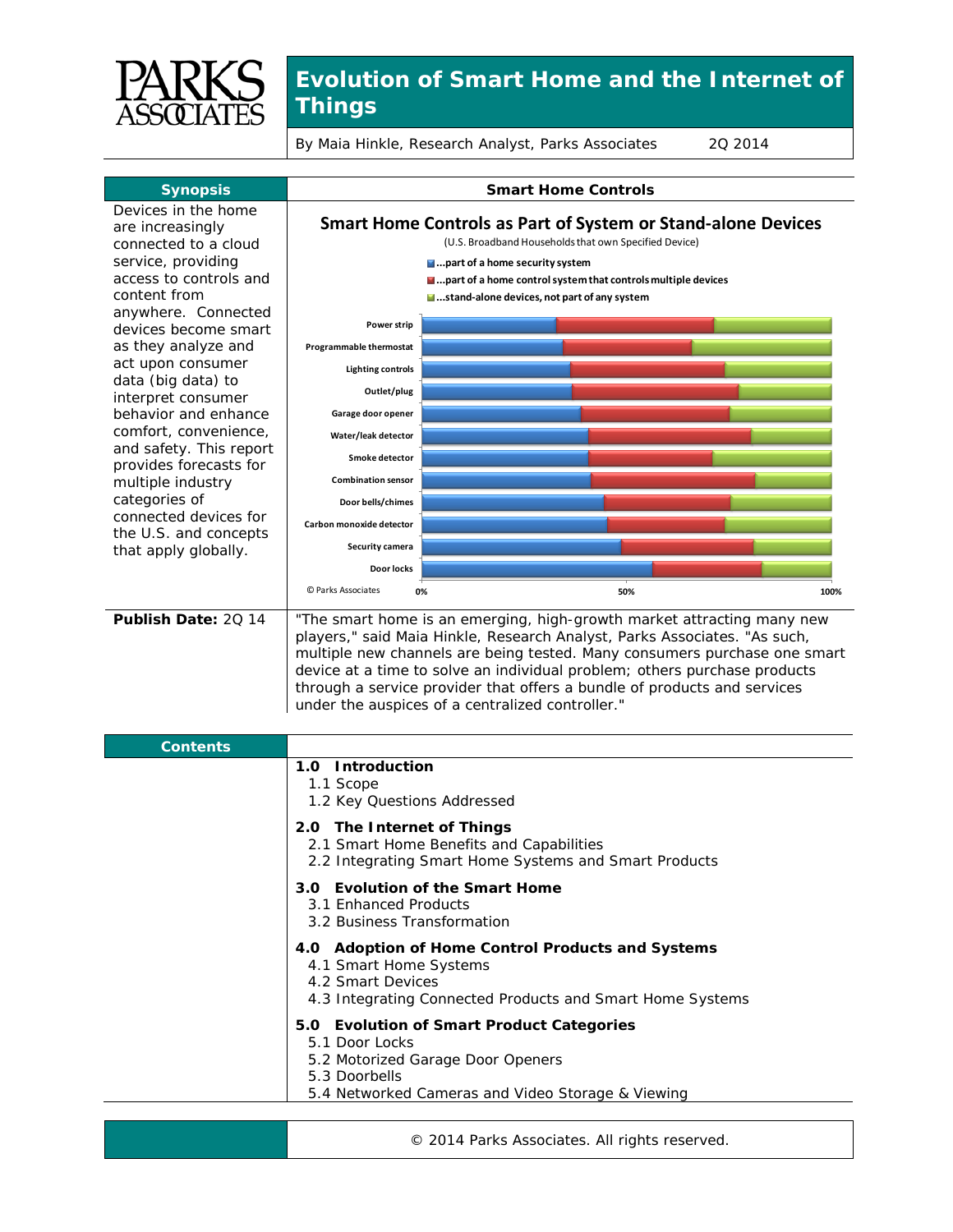

## **Evolution of Smart Home and the Internet of Things**

By Maia Hinkle, Research Analyst, Parks Associates 2Q 2014

| 5.5 Smart Lighting Controls                           |
|-------------------------------------------------------|
| 5.6 Thermostats                                       |
| 5.7 MultiSensors                                      |
| 5.8 Blinds and Drapes                                 |
| 5.9 Wall Outlets, Smart Plugs, and Smart Power Strips |
| 6.0 Future Trends and Select Smart Device Forecasts   |
| 6.1 Forecast: Smart Thermostats                       |
| 6.2 Forecast: Smart Lighting Controls                 |
| 6.3 Forecast: Networked Video Cameras                 |
| 6.4 Forecast: Smart Door Locks                        |
| 7.0 Notes on Methodology                              |
| 7.1 Data Sources                                      |
| 8.0 Index of Companies & Keywords                     |

| <b>Figures</b> |                                                                         |
|----------------|-------------------------------------------------------------------------|
|                | <b>Smart Home Definitions</b>                                           |
|                | Internet of Things                                                      |
|                | Smart Home Current and Future Capabilities                              |
|                | Smart Devices Integrated into a System or Standalone                    |
|                | In-App Revenue Generators and Value Added Services                      |
|                | Adoption of Technology in the U.S.                                      |
|                | The Two Paths to Smart Home Adoption                                    |
|                | Bundled Services among New Professional Monitoring Services Subscribers |
|                | Smart Home Consumer Segments                                            |
|                | Smart Home Service Provider Positioning                                 |
|                | <b>Telecom Home Control Solutions Profiles</b>                          |
|                | Cable Operator Home Control Solutions Profiles                          |
|                | Conflicting Business Motivations within the Connected Home              |
|                | Type of Smart Networked Camera                                          |
|                | Smart Lighting                                                          |
|                | Top Brand of Smart Lighting                                             |
|                | Growth of Smart Thermostats                                             |
|                | Top Smart Thermostat Brands                                             |
|                | Smart Plug/Power Strip Ownership                                        |
|                | Smart Plug Top Brands                                                   |
|                | <b>Total Thermostat Forecast</b>                                        |
|                | Smart Thermostats by System Type                                        |
|                | <b>Smart Lighting Forecast</b>                                          |
|                | Smart Lighting by Type                                                  |
|                | Smart Lighting by System Type                                           |
|                | Networked Security Cameras Forecast                                     |
|                | Networked Security Camera by System Forecast                            |
|                | Smart Door Lock Forecast                                                |
|                | Smart Door Lock Forecast by System Type                                 |